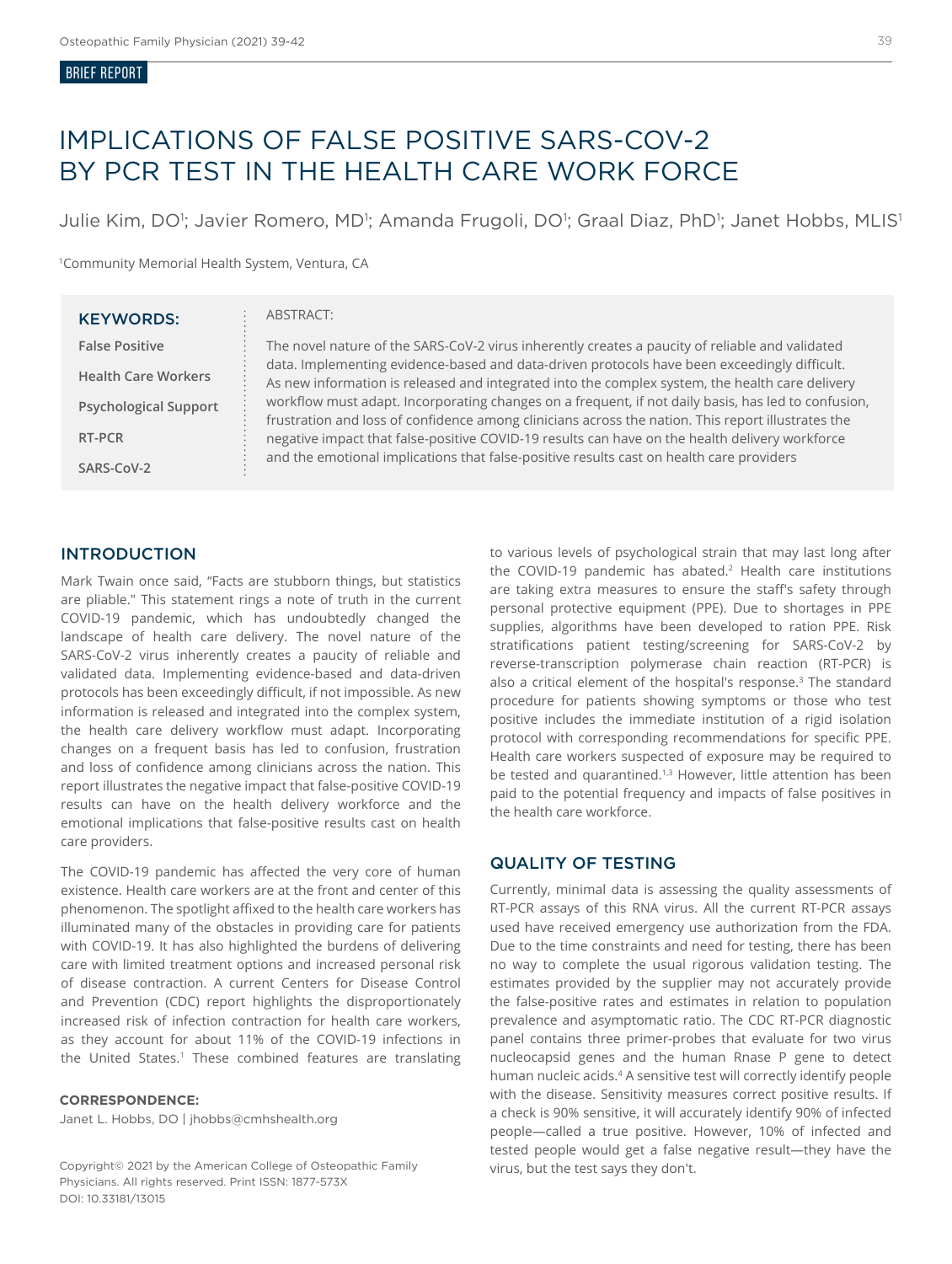A specific test will accurately identify people without the disease. Specificity measures the correct negatives. There is prior knowledge that results from RT-PCR using primers in different genes can be affected by viral RNA sequence variation. False negatives can be resultant of genetic diversity and the rapid evolution of this novel coronavirus. Additionally, the specimen collection source can have implications for affecting the sensitivity and specificity of PCR testing.5 Wang et al. completed an analysis of 205 symptomatic known COVID-19 patients, including over 1000 specimen samples from various collection sources. They demonstrated that bronchoalveolar lavage fluid specimens showed the highest positive rates; this is improved accuracy from the current widely tested nasopharyngeal swabs. There is also variability in primer's ability to utilize specimens from different sources.

Due to the clinical implications of false negatives, much of the discussion around testing focuses on these concerns. Similarly, much of the conversation regarding testing is around sensitivity; this is because PCR related testing usually has near-perfect specificity. The primer design selection for the genomic sequence of SARS-CoV-2 aids in the accuracy and reliability of the positive results with reported in-vitro analytical specificity of >98%. Despite this, false positives are still possible. They can arise from several technical errors and reagent contamination. The most common included contamination with previously amplified DNA. This can carry implications when screening healthy, asymptomatic patients. Clinical decision making is impeded by assuming all positive results are correct.5,6

#### **DISCUSSION**

Responses and protocols for COVID-19 are similar across counties, states and countries, but the disease prevalence of COVID-19 is varied. In areas of low prevalence, false positives are more likely than in areas with more disease.<sup>4,5</sup> High false-positive rates are typical of RT-PCR assays of RNA viruses, which may not be as reliable for testing varied prevalence. The CDC recognizes that in the absence of SARS-CoV transmission worldwide, the probability that a positive test result will be a "false positive" is high. To decrease the possibility of a false-positive result, testing should be limited to patients with a high index of suspicion for having SARS-CoV disease.7

Failure to recognize the implications of the frequency of false positives and the consequent unreliability of positive test results could result in 1) unnecessary removal of frontline health care workers from service for quarantine; 2) myopic focus on COVID-19 patients and development of bias that results in decreased attention to other pathologies; 3) delay in treatment; 4) increase burn rate of PPE unnecessarily due to misinterpretation of positive result; 5) psychological effects on the health care force and their families. The implications of each of these and the proposed mitigation processes will be discussed.

The CDC quarantine recommendations for health care workers who have had actual or possible contact with infected patients without proper personal protective equipment (PPE) has been dynamic. This includes asymptomatic patients who have tested positive with RT-PCR assays.<sup>1</sup> This has caused a rapid surge in

the number of health care workers placed on self-quarantine. At a single hospital in California, more than 200 workers were forced to go under quarantine due to their possible exposure to a COVID-19 positive patient, who officials believe to be the first documented case of community transmission in the U.S. When this patient was eventually transferred to a tertiary medical center, an additional 90 or more workers who might have exposure were placed under quarantine.<sup>4,5</sup> The conspicuous implications of numerous health care workers under quarantine leave a shortage of available personnel needed to care for the sick. Some hospitals require multiple negative RT-PCR tests for their employees before returning to work.

Unclear efficacy and exact specificity of the test becomes an additional barrier to caring for the ill and meeting the increasing demand for health care workers during this pandemic.<sup>4,5</sup> Moreover, real-time RT-PCR does not discriminate against viable versus neutralized virus leads to higher false-positive rates, which causes further delays in quarantined health care workers' return to the workforce.4 There is a strong sentiment across health care institutions that reexamine this policy as it can affect staffing levels and, overall, impede the health care delivery capacity. It is simply not sustainable to provide appropriate care to patients during this difficult time with a health care workers' shortage.

Routine use of surgical face masks and the addition of protective eyewear with goggles or face shield helps prevent exposures and the need for self-quarantine but adds an additional layer of discomfort to staff. Next, the positive COVID-19 test leads to a myopic focus on COVID-19 rather than comprehensive care required to accurately identify and treat other diagnoses promptly. This is especially true when there is a compromised workforce to provide comprehensive care. There is already a shortage of health care workers due to the growing number of hospitalized COVID-19 patients. Physicians are trained to treat patients, not as a diagnosis. Even under optimal circumstances, it is often challenging to deliver complete care, especially with complex, critically ill patients.

Most institutions limit the number of patients the health care providers are assigned to, depending on the acuity of care that the patient requires. At our institution, ICU nurses are capped at a maximum of two patients, while medical/surgical ward nurses are assigned to a maximum of four patients during any given shift. On the other hand, physicians do not have as well-defined limitations on how many patients they can treat. This can lead to upwards of 20 patients for physicians.<sup>8</sup> However, with the additional workforce in quarantine due to positive COVID-19 tests, the ratio of available health care workers to inpatients is rapidly decreasing.8,9 This limits the time allotted to each patient, which may lead to compromises in providing comprehensive care.

Moreover, patients who are COVID-19 positive or sick enough to be hospitalized are more likely to have other comorbidities. Heightened focus on COVID-19 positive status, even in falsepositive patients, unintentionally creates a bias and deters attention from promptly diagnosing other pathologies.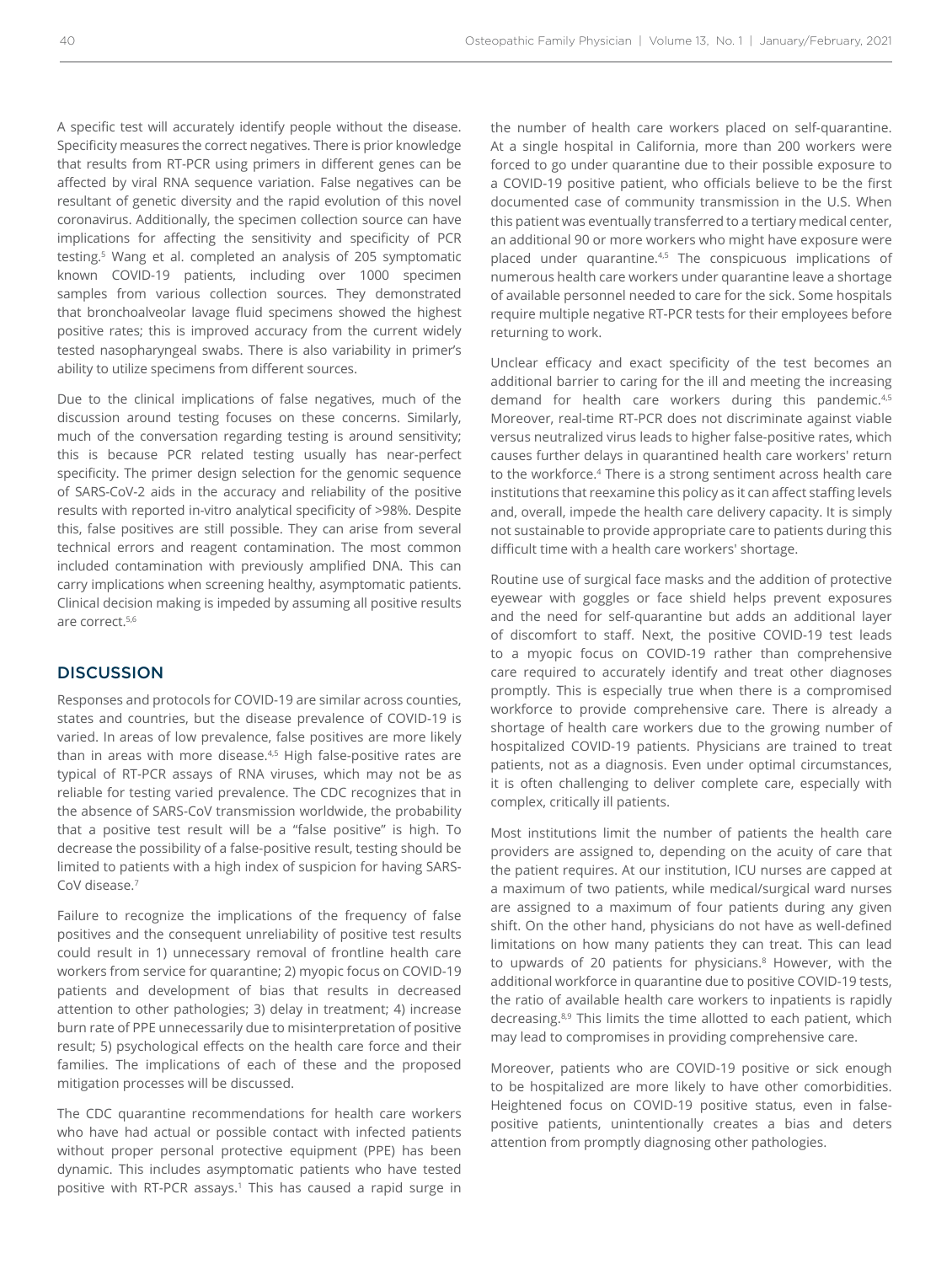Delay in properly diagnosing patients leads to delay in treating them. This causes an increase in morbidities and mortalities that may have been preventable with an adequate number of health care workers. In trauma, the golden hour is referred to as "the period following a traumatic injury during which there is the highest likelihood that prompt medical and surgical treatment will prevent death."10 Delaying inappropriate treatment can have an unfavorable impact, especially in high acuity illnesses that require timely intervention. Currently, the workforce is overwhelmed with a surplus of patients requiring health care workers to spread themselves too thin to treat patients.<sup>9</sup> Being able to recruit quarantined health care workers due to false-positive tests would alleviate some burden off the active duty workers. This, in turn, would eliminate further delays in treatment and prevent poor outcomes.

There is already a well-known shortage of PPE nationwide, with many institutions scavenging to fulfill their supply needs.11 Many rely on community donations, makeshift PPEs and even improper reuse to protect their health care workers as well as their patients. False-positive tests further devastate the shortage issue. Misinterpretation of a positive result increases the burn rate of PPE unnecessarily. Whether a patient is falsely positive or truly positive, contact, droplet and airborne precautions become effective immediately when caring for the patient. This means that any health care personnel must observe full PPE, which includes face shield/goggles, N95 or higher respirator, isolation gown and gloves.3,11,12 The interdisciplinary team entails doctors, nurses, nursing assistants, pharmacists, registered dieticians, social workers, case managers and physical/occupational therapists, among many other members. Even if we limit direct physical contact with the COVID-positive patients, nurses and doctors (at a minimum) are required to assess patients and provide bedside care at least several times daily. This adds to the number of PPE wasted on patients who may not have the COVID-19 virus. Not only that, putting on and taking off PPE is very time consuming and further contributes to the shortage of the workforce previously mentioned above.

Lastly, the negative psychological ramifications of false-positive tests have on health care personnel and their family members are endless. It is not uncommon for us to encounter news articles about health care workers staying in hospital call rooms or other temporary housing, including tents set up in their garages to avoid exposing their families to the potential risk of contracting the virus. The fear is further intensified if that health care worker was exposed to a positive patient or ended up with a false-positive test. A cross-sectional study conducted in Spain revealed that out of 3,480 people who participated in an online survey, 18.7% revealed depressive, 21.6% anxiety and 15.8% PTSD symptoms.<sup>2</sup> Severe manifestations can even lead to sleep disturbances and suicidality. Besides the apparent mental distress caused by directly caring for the ill, false-positive tests keep health care workers out of the workforce with the current protocol. This often entails being without paid time off. This can place a financial burden on health care workers, especially those who have family members who are financially dependent on these workers' hourly wages.

#### **SOLUTIONS**

So how can we mitigate the negative consequences false-positive COVID-19 tests impose on our already compromised workforce? First and foremost, it is crucial to establish a regimented protocol that is universal across all institutions. Given the constant emergence of new data regarding the novel virus, guidelines are viewed more like suggestions than stringent rules. Even within the same institution, regulations regarding exposure to asymptomatic COVID-positive patients vary case by case basis. Health care workers' quarantine status depends on multiple factors, including PPE applied during exposure, symptomology, duration of exposure and the consulting infectious disease professional on the case.

What we need is a multi-step screening tool involving multiple laboratory tests to increase specificity. It would be more beneficial if the screening tests utilized have a rapid turnover rate so that the duration of quarantine can be as minimal as possible. Another solution would be to limit the number of team members in direct contact with patients until their COVID-19 status has been verified. New data surrounding the virus is continually developing, which will help us better handle this pandemic. Lastly, we propose sufficient resources for mental health and financial support options, including counseling, support groups and disability insurance coverage. Health care workers are the backbones of our communities and are crucial to combating and navigating through the pandemic. We must be sensitive and cognizant of the psychological burden COVID-19 may impose to protect our frontline workers so that they can continue to fight and take care of our patients.

It is incredibly important that we are aware of available data regarding COVID-19 and consider that one size does not fit all, particularly if its prevalence is varied. Statistical analyses in a clinical setting are paramount when making decisions for the already overstretched workforce. Additionally, the discussion must continue on the validity and reliability of data to make sound clinical decisions.

**AUTHOR DISCLOSURE(S):** No relevant financial affiliations or conflicts of interest. If the authors used any personal details or images of patients or research subjects, written permission or consent from the patient has been obtained. This work was not supported by any outside funding.

#### **REFERENCES:**

- 1. (CDC), Center for Disease Control. "Interim U.S. Guidance for Risk Assessment and Work Restrictions for Health care personnel with Potential Exposure to Covid-19." Centers for Disease Control and Prevention https://www.cdc.gov/coronavirus/2019-ncov/hcp/guidancerisk-assessment-hcp.html.
- 2. González-Sanguino, C., et al., *Mental Health Consequences during the Initial Stage of the 2020 Coronavirus Pandemic* (COVID-19) in Spain. Brain Behav Immun, 2020.
- 3. (CDC), Center for Disease Control. "Guidance on Preparing Workplaces for Covid-19." edited by U.S. Department of Labor Occupational Safety and Health Administration, vol. OSHA 3990-03 2020, 2020. May 21, 2020.